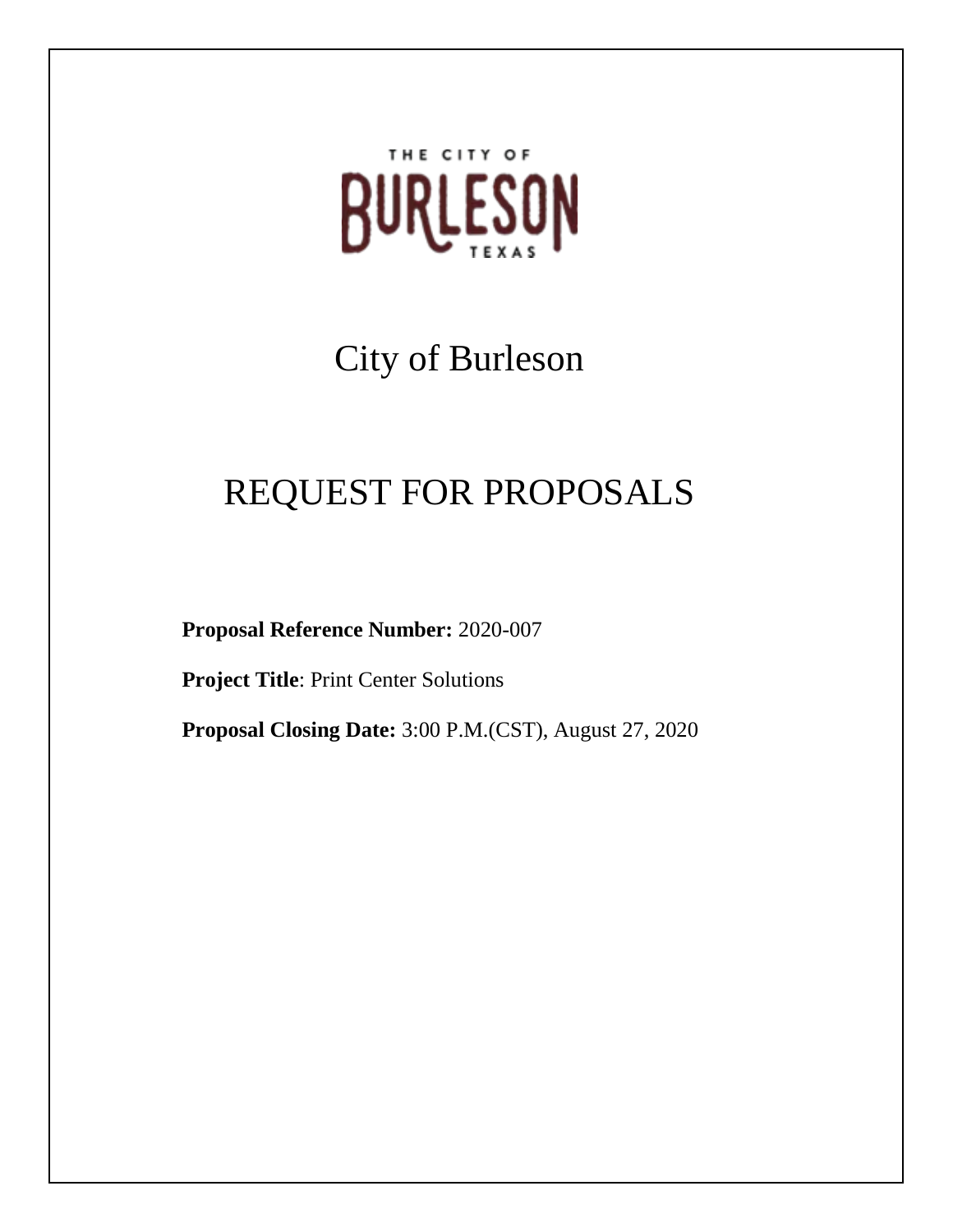### **TABLE OF CONTENTS**

### **Table of Contents Page 1**

| <b>Request for Proposals</b>                                  |         |
|---------------------------------------------------------------|---------|
| Introduction<br>1.                                            | Page 3  |
| Definitions<br>2.                                             | Page 3  |
| General Information<br>3.                                     | Page 4  |
| RFP Withdrawals and/or Amendments<br>4.                       | Page 4  |
| <b>Estimated Quantities</b><br>5.                             | Page 4  |
| Proposal Submittal Requirements<br>6.                         | Page 4  |
| Proposal Evaluation and Contract Award<br>7.                  | Page 5  |
| <b>Appendix A – Scope of Services</b>                         |         |
| Project Title<br>1.                                           | Page 7  |
| Scope of Services Contact<br>2.                               | Page 7  |
| <b>Proposal Evaluation Factors</b><br>3.                      | Page 7  |
| Key Events Schedule<br>4.                                     | Page 7  |
| Services<br>5.                                                | Page 7  |
| <b>Inclusive Supplies</b><br>6.                               | Page 7  |
| <b>Production Center</b><br>7.                                | Page 8  |
| Personnel<br>8.                                               | Page 8  |
| Service Levels<br>9.                                          | Page 8  |
| 10. Uptime                                                    | Page 8  |
| 11. Management Services                                       | Page 8  |
| 12. Other Services                                            | Page 9  |
| 13. Vendor must list outsourcing rates per page per copy rate | Page 9  |
| <b>Appendix B – Proposal</b>                                  |         |
| (-) Label Format for Submittal Packet's Sealed Envelope       | Page 10 |
| <b>I. Required Proposal Information</b>                       |         |
| 1. Proposed Product and/or Services                           | Page 11 |
| Cost of Proposed Product and / or Services<br>2.              | Page 11 |
| Term of Contract and Option to Extend<br>3.                   | Page 11 |
| Proposer's Experience / Staff<br>4.                           | Page 12 |
| References<br>5.                                              | Page 13 |
| Federal, State and/or Local Identification Information<br>6.  | Page 14 |
| <b>Cooperative Governmental Purchasing Notice</b><br>7.       | Page 14 |
| <b>J. Contract Terms and Conditions</b>                       |         |
| 1. Delivery of Products and/or Services                       | Page 14 |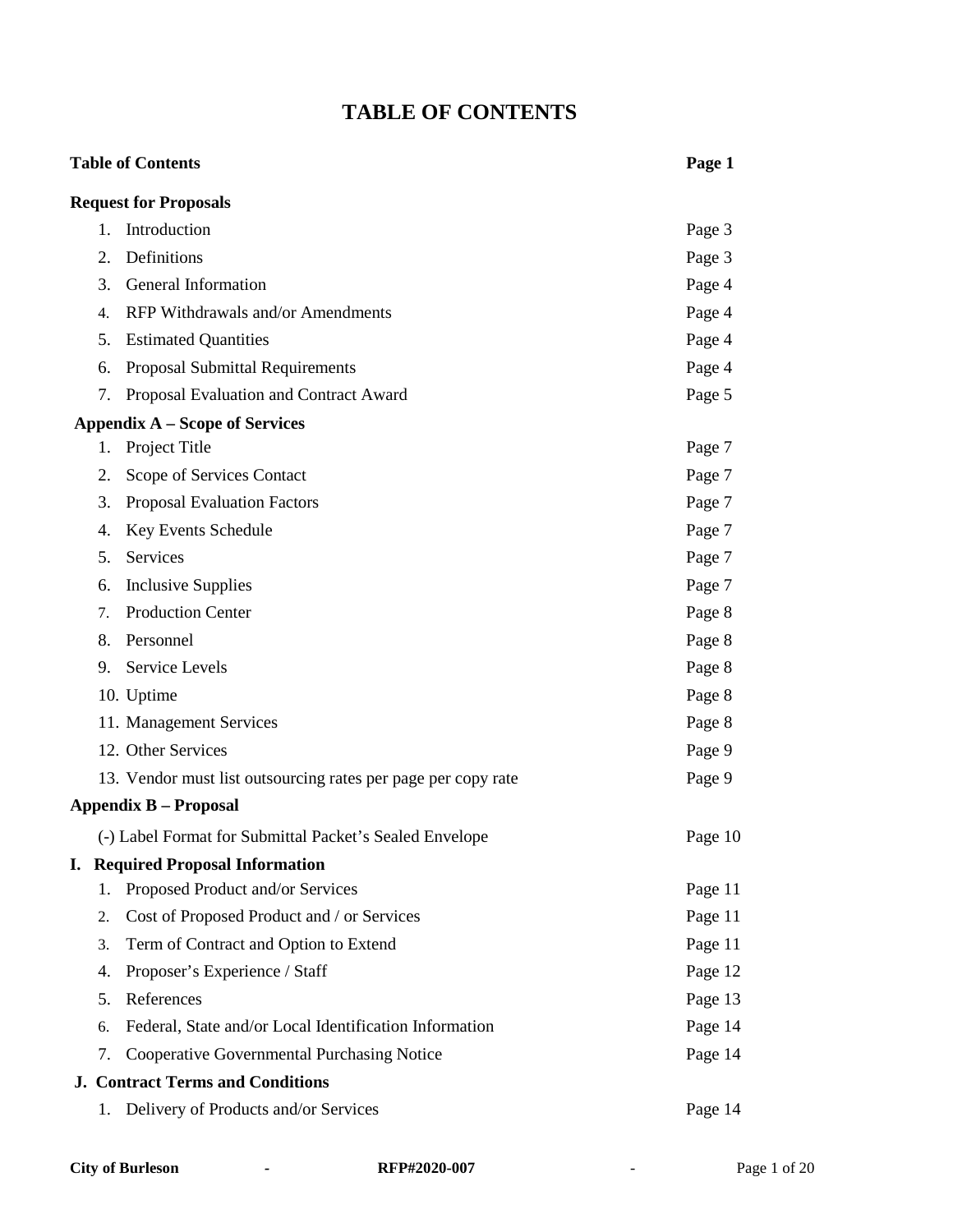| Miscellaneous                          | Page 14 |
|----------------------------------------|---------|
| 3. Financial Responsibility Provisions | Page 15 |
| Appendix C – Form CIQ                  | Page 17 |
| Appendix D – No Intent to Submit Form  | Page 19 |
| Appendix $E$ – List of Equipment       | Page 20 |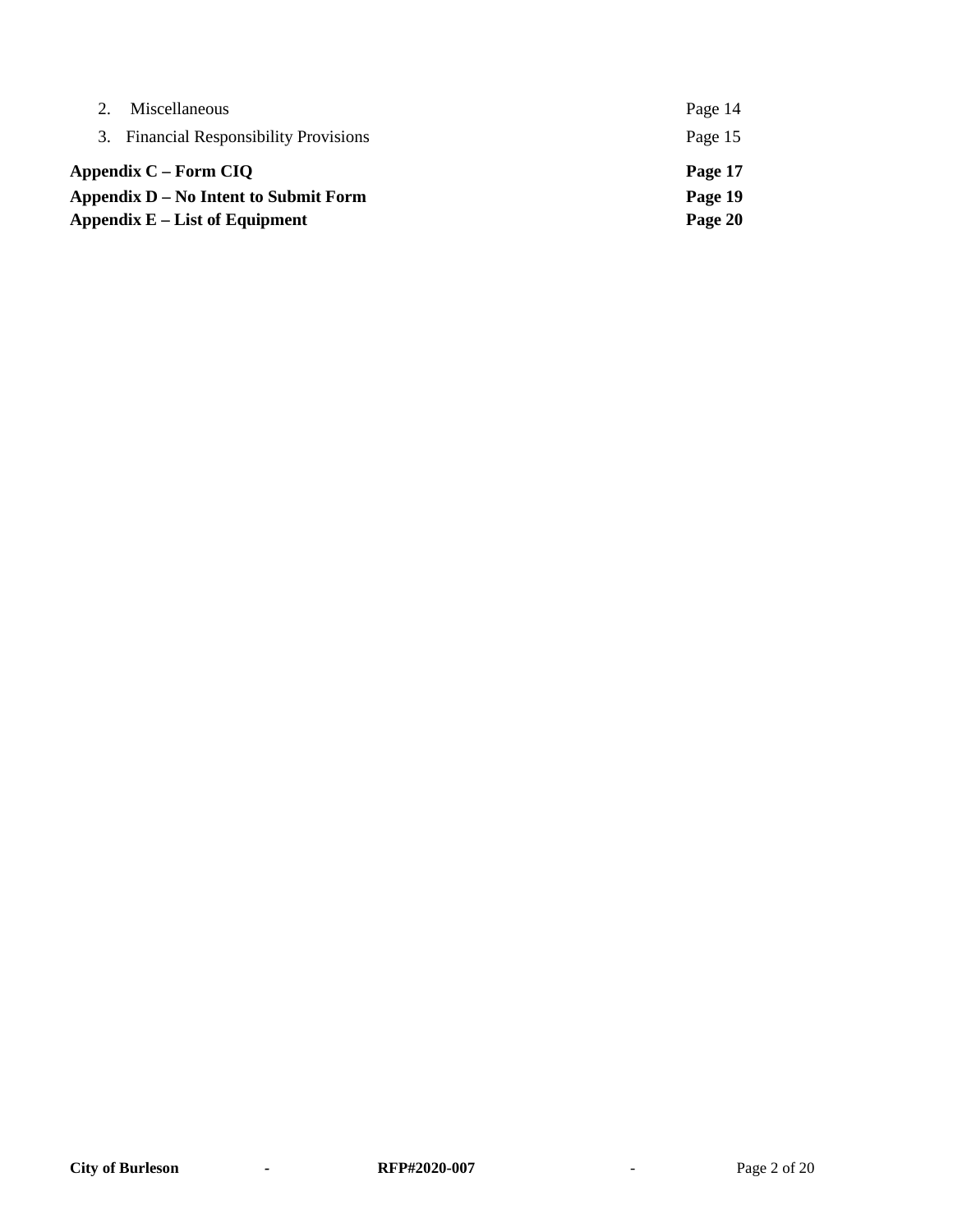### **Burleson, Texas**

### **Request for Proposals**

#### **1. Introduction**

- A. The City of Burleson is requesting Proposals with the intent of awarding a contract for the purchase of goods and services contained in Appendix A – Scope of Services.
- B. The following are contacts for questions as identified.
	- 1. All questions related to the requirements or processes of this RFP should be submitted in writing to the Purchasing Manager.
	- 2. Responses to inquiries that directly affect an interpretation or effect a change to this RFP will be issued in writing by addendum posted to City website. All such addenda issued by City before the submittal deadline shall be considered part of the RFP. The City shall not be bound by any reply to an inquiry unless such a reply is made by such a formal written addendum.
	- 3. The Proposer must acknowledge all addenda by signing and returning such document(s) or by initialing the appropriate area of the Proposal.
- C. Proposers shall promptly notify the City of any omissions, ambiguity, inconsistency or error that they may discover upon examination of this RFP. The City shall not be responsible or liable for any errors and/or misrepresentation that result from the solicitations which are inadvertently incomplete, ambiguous, inconsistent, or erroneous.
- D. A person or business, and their agents, who seek to contract or enter into an agreement with the City, are required by Texas Local Government Code, Chapter 176, to file a conflict of interest questionnaire (FORM CIQ) which is found in Appendix C. The form must be filed with the City Secretary no later than seven (7) days after the date the person or business begins contract discussions or negotiations with the City or submits an application, response to a request for proposals or bids, correspondence, or other writing-related to any potential agreement with the City.
- E. In 2015, the Texas Legislature adopted House Bill 1295, which added section 2252.908 of the Government Code. The law states that a governmental entity or state agency may not enter into certain contracts with a business entity unless the business entity submits a disclosure of interested parties to the governmental entity or state agency at the time the business entity submits the signed contract to the governmental entity or state agency. The law applies only to a contract of a governmental entity or state agency that either (1) requires an action or vote by the governing body of the entity or agency before the contract may be signed or (2) has a value of at least \$1 million. The disclosure requirement applies to a contract entered into on or after January 1, 2016. Please go to the Texas Ethics Commission webpage [\(www.ethics.state.tx.us\)](http://www.ethics.state.tx.us/) for full instructions and to complete the required steps for the creation of Form 1295. Once the form is completed online, printed, and signed please return the form with your proposal submission.

#### **2. Definitions**

- A. Proposal: The signed and executed submittal of the entirety of Appendix B Proposal.
- B. Proposer: The Proposer and the Proposer's designated contact signing the first page of the Proposal.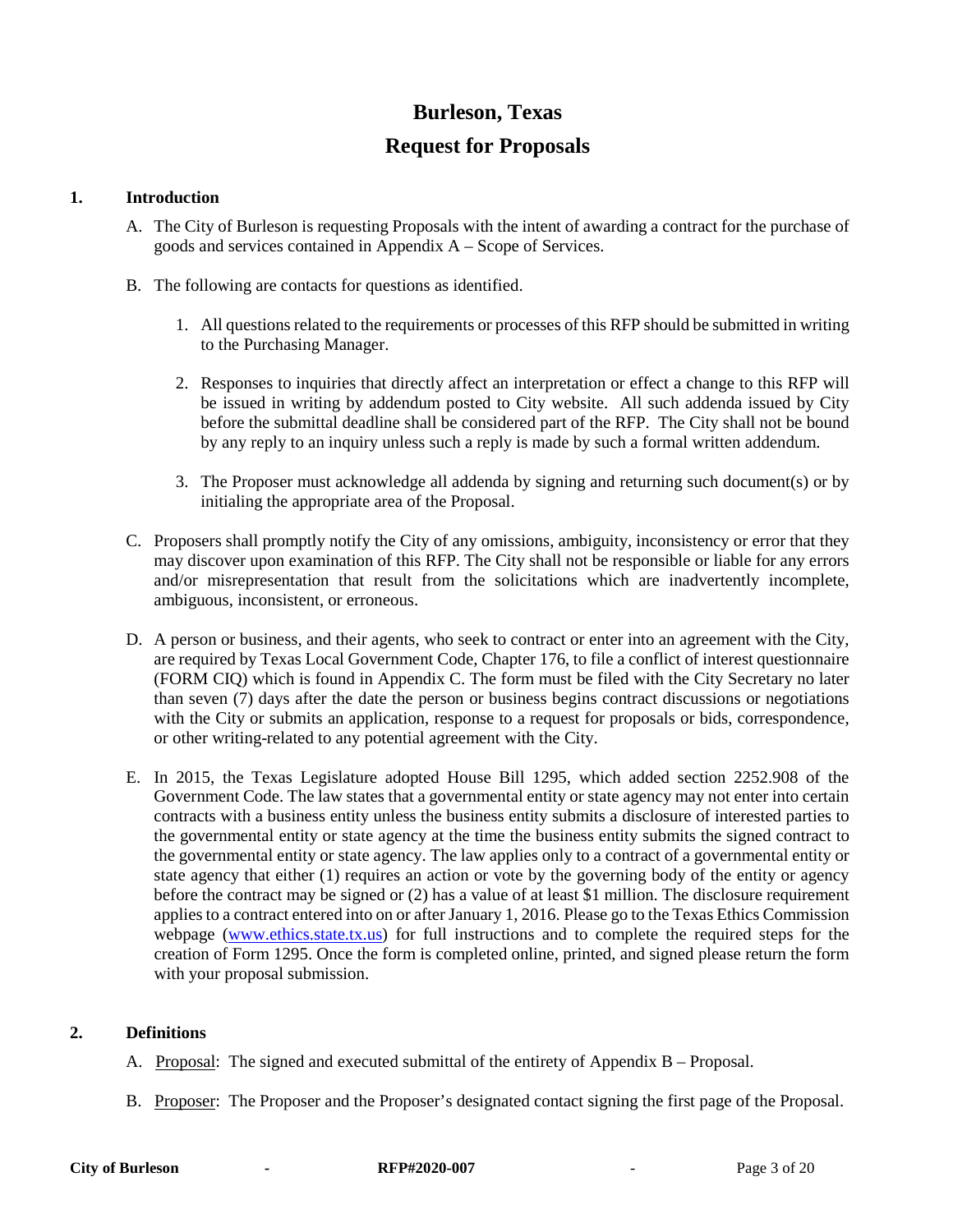- C. The city of Burleson ("City"): The City of Burleson, Texas.
- D. Purchasing Manager: The City of Burleson Purchasing Manager is Justin Scharnhorst. Phone: (817) 426-9646 E-Mail [jscharnhorst@burlesontx.com:](mailto:jscharnhorst@burlesontx.com)
- E. Request for Proposals (RFP): The entirety of this document, including all Appendices and Addenda.
- F. Scope of Services: The entirety of Appendix A Scope of Services.

#### **3. General Information**

- A. City purchases are exempt from State Sales Tax and Federal Excise Tax. Do not include tax in the Proposal. The city will furnish Excise Tax Exemption Certificate upon request.
- B. The City strictly adheres to the Texas Public Information Act (Texas Government Code Chapter 552.001, et seq.) and all other governing statutes, regulations, and laws regarding the disclosure of RFP information. Proposals are not available for public inspection until after the contract award. If the Proposer has notified the City, in writing, that the Proposal contains trade secrets or confidential information, the City will generally take reasonable steps to prevent disclosure of such information, under the Public Information Act. This is a statement of general policy only, and in no event shall the City be liable for disclosure of such information by the City in response to a request, regardless of the City's failure to take any such reasonable steps, even if the City is negligent in failing to do so.

#### **4. RFP Withdrawals and/or Amendments**

- A. RFP Withdrawal: The City reserves the right to withdraw this RFP for any reason.
- B. RFP Amendments: The City reserves the right to amend any aspect of this RFP by formal written Addendum before the Proposal submittal deadline and will endeavor to notify all potential Proposers that have registered with the City, but failure to notify shall impose no obligation or liability on the City.

#### **5. Estimated Quantities**

A**.** The City does not guarantee to purchase any minimum or maximum quantity but does contemplate Purchasing exclusively during the term of the contract from the successful vendor.

#### **6. Proposal Submittal Requirements**

- A. All proposals must be submitted electronically. The Proposer must visit <https://burlesontx.bonfirehub.com/login> and register. Once registered for this complimentary service, the Proposer may submit Proposal Documents electronically by selecting the appropriate Proposal Identification.
- B. Proposers are encouraged to submit their proposals as soon as possible. The time and date of receipt as recorded within the Bonfire electronic system shall be the official time of receipt. The City is not responsible for late submission regardless of the reason. Late Proposals will not be considered under any circumstances.
- C. Any submitted proposal may be withdrawn or a revised proposal substituted before the submittal deadline. Proposal Documents cannot be altered, amended, or withdrawn by the Proposer after the submittal deadline, unless such alteration, amendment or withdrawal notice is approved in writing by the Purchasing Manager.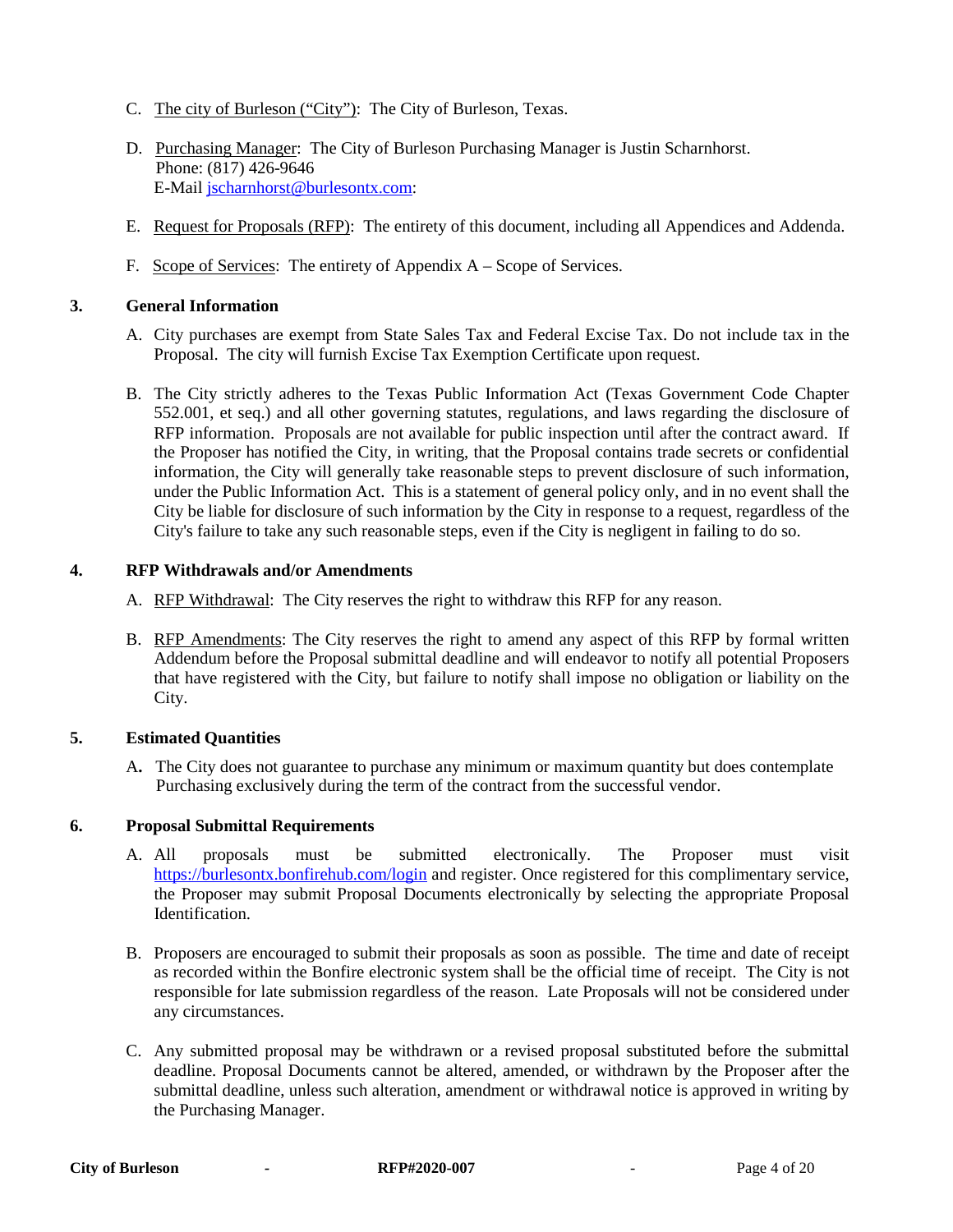- D. All Proposal documents must be prepared in single-space type, on standard  $8-1/2$ " x 11" vertically oriented pages, numbered at the bottom. The City only accepts electronic submissions via [https://burlesontx.bonfirehub.com/login.](https://burlesontx.bonfirehub.com/login) Any other format (via telephone, fax, email, etc.) may be rejected by the City at its discretion.
- E. Once the submittal deadline has passed, any proposal document shall constitute an irrevocable bid to provide the commodities and/or services outlined in the Scope of Services at the price(s) shown in the proposal document. Such a proposal shall be irrevocable until the earlier of the expiration of ninety (90) days from the submittal deadline, or until a contract has been awarded by the City.

#### **7. Proposal Evaluation and Contract Award**

- A. An award of a contract to provide the goods or services specified herein will be made using competitive sealed proposals, under Chapter 252 of the Texas Local Government Code and with the City's purchasing policy. The City will evaluate all proposals to determine which proposers are reasonably qualified for the award of the contract, applying the anticipated evaluation factors and emphasis to be placed on each factor as identified in the Scope of Services. The City may, at its option, conduct discussions with or accept proposal revisions from any reasonably qualified proposer. The City reserves the right to determine which proposal will be most advantageous to the City.
- B. If the Proposal is incomplete or otherwise fails to conform to the requirements of the RFP, City alone will determine whether the variance is so significant as to render the Proposal non-responsive, or whether the variance may be cured by the Proposer or waived by the City, such that the Proposal may be considered for award.
- C. Any ambiguity in the Proposal as a result of omission, error, lack of clarity, or non-compliance by the Proposer with specifications, instructions, and all conditions shall be construed in the favor of the City. In the event of a conflict between these standard RFP requirements and details provided in Appendix A – Scope of Services or Appendix B – Proposal, the Appendices shall prevail.
- D. If unit prices and their extensions do not coincide, the City may accept the price most beneficial to the City, and the Proposer will be bound thereby.
- E. The city may request any other information necessary to determine Proposer's ability to meet the minimum standards required by this RFP.
- F. City reserves the right to award one contract for some or all the requirements proposed or award multiple contracts for various portions of the requirements to different Proposers based on the unit prices proposed in response to this request, or to reject all Proposals and re-solicit for Proposals, as deemed to be in the best interest of City.
- G. The occurrence of any one or more of the following events will justify termination of the contract by the City of Burleson for a cause:
	- 1. The successful proposer fails to perform under the provisions of these specifications; or
	- 2. The successful proposer violates any of the provisions of these specifications; or
	- 3. The successful proposer disregards laws or regulations of any public body having jurisdiction; or
	- 4. The successful proposer transfers assign or convey any or all of its obligations or duties under the contract to another without the written consent of the City.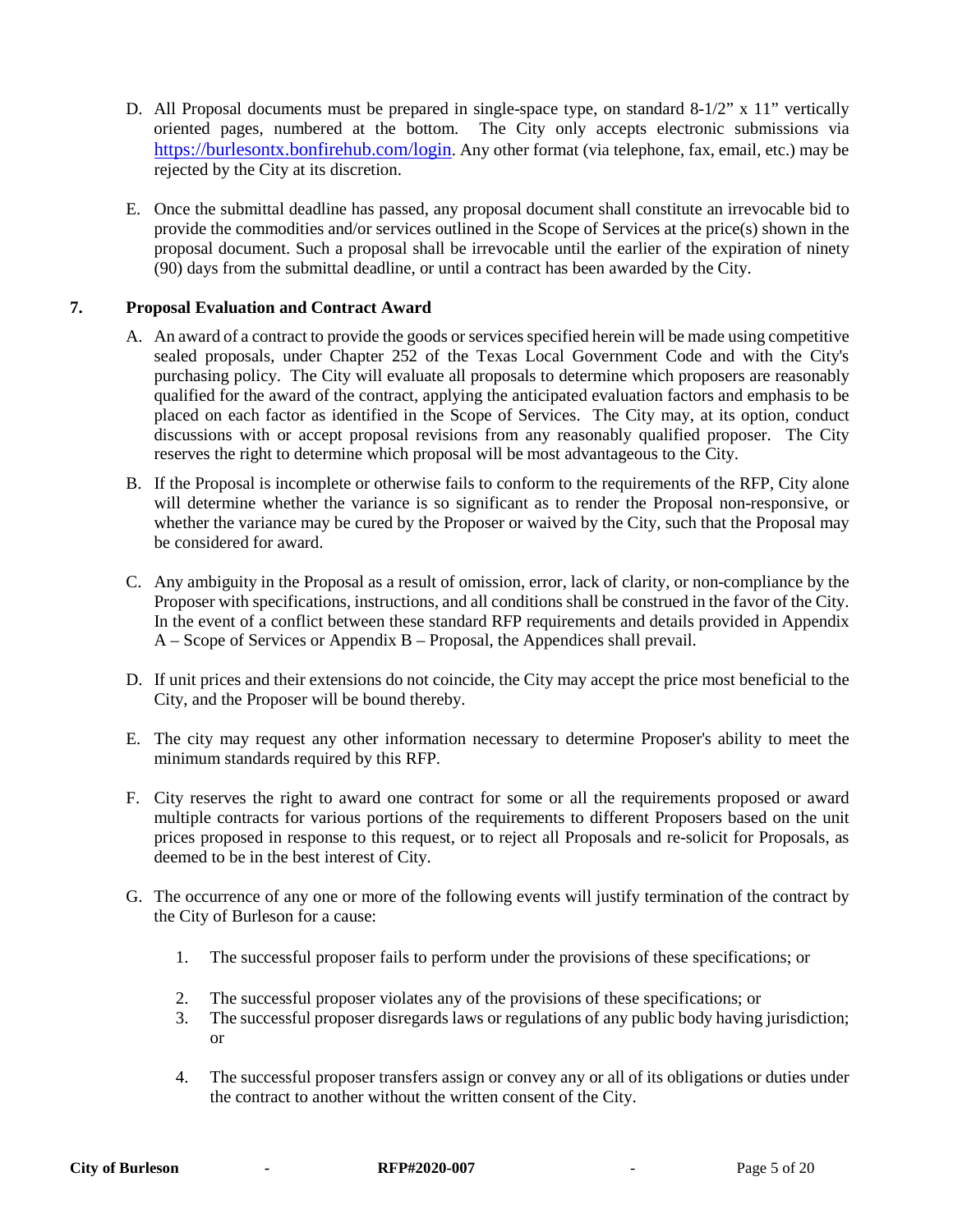- 5. If one or more of the events identified in Subparagraphs G occurs, the City of Burleson may terminate the contract by giving the successful proposer seven (7) days written notice. In such case, the successful proposer shall only be entitled to receive payment for goods and services provided before the effective date of termination. The successful proposer shall not receive any payment on account of the loss of anticipated profits or revenue or other economic loss resulting from such termination.
- H. This contract may be canceled or terminated at any time by giving the vendor thirty (30) days written notice. Vendor may be entitled to payment for services performed; to the extent said services are satisfactory.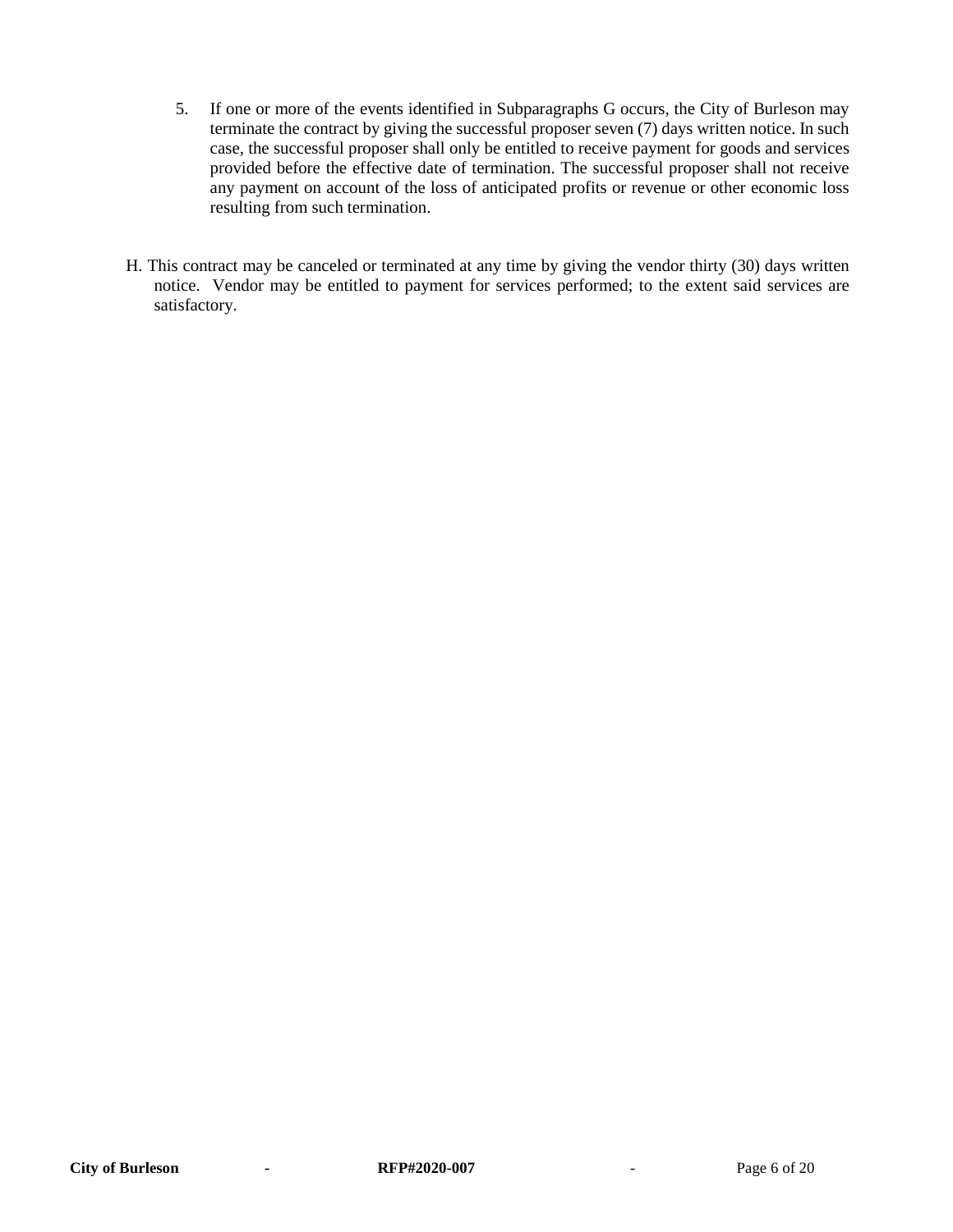### **Appendix A – Scope of Services**

#### **1. Project Title: Print Center Solutions**

#### **2. Scope of Services Contact**

A. Questions about the technical nature of the Scope of Services, etc. may be directed to Justin Scharnhorst, Phone. 817-426-9646, e-mail: [jscharnhorst@burlesontx.com.](mailto:jscharnhorst@burlesontx.com)

#### **3. Proposal Evaluation Factors**

| Emphasis | Factor                                           |
|----------|--------------------------------------------------|
| 40%      | <b>Overall Price</b>                             |
| 25%      | <b>Experience Providing Required Services</b>    |
| 15%      | Vendor Ability to Provide Required Services      |
| 20%      | Ability to maintain or improve current operation |

#### **4. Key Events Schedule**

| Sealed Proposals Due to and Opened by City           | August 27, 2020           |
|------------------------------------------------------|---------------------------|
| Pre Bid Meeting (Non Mandatory) via Microsoft Team's | August 5, 2020 @ 3:00 CST |
| <b>Anticipated Committee Evaluation Review Date</b>  | September 7-11, 2020      |
| <b>Anticipated Award Date</b>                        | September 2020            |

 If vendors would like to join the pre bid meeting, email the Purchasing Manager at [jscharnhorst@burlesontx.com](mailto:jscharnhorst@burlesontx.com)

#### **5. Services**

- A**.** Copy Center Services occupy and facilitate print center operations. Copier Fleet Services provide routine maintenance and service to all 21 units. List of units, location, and usage are outlined in Appendix E. Solution/Processing – provide a solution that will enable internal staff to submit print requests and have the capability of monthly reporting that will indicate department chargeback. Additional options should include replacing or updating existing outdated equipment, or providing alternatives similar in scope. Additionally, vendors can provide lease options for all equipment.
- B. Mail Services provide mail services to the locations that are listed in the link below.

#### **[https://maps.burlesontx.com/arcgis/apps/webappviewer/index.html?id=0455b83e11ad4](https://maps.burlesontx.com/arcgis/apps/webappviewer/index.html?id=0455b83e11ad4985a2cded635c7d3513) [985a2cded635c7d3513](https://maps.burlesontx.com/arcgis/apps/webappviewer/index.html?id=0455b83e11ad4985a2cded635c7d3513)**

C. Equipment Repair and Maintenance Services – Serve as a first-line repair to all City equipment that includes providing parts, ink, and any other applicable serviceable part that is needed to keep each machine fully functional, and operational.

#### **6. Inclusive Supplies**

A. The selected vendor will provide supplies at no additional cost for the Equipment identified as Serviced Equipment on Exhibit E. Additionally, current operations use a Fiery Color Controller E- 41A owned by the City. Vendors need to provide an updated version equal in service, or equivalent.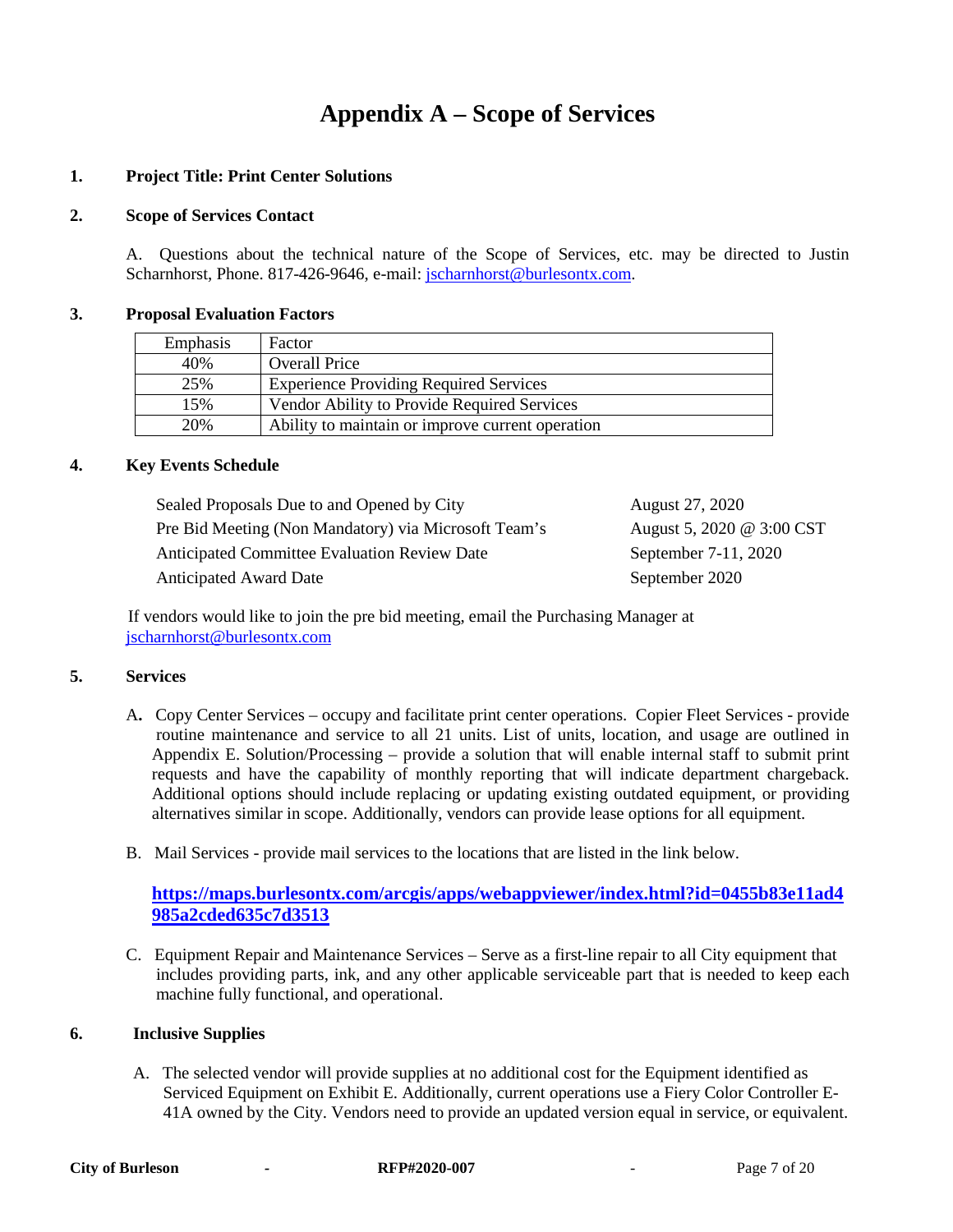B. All other Services shall be agreed upon from time-to-time by the City of Burleson and Vendor in writing.

#### **7. Production Center**

A. The vendor will provide the Production Services at the following location:

225 W. Renfro Street Burleson, TX 76028

B. The location of all other fleet copiers locations is listed in Appendix E.

#### **8. Personnel**

 A. The vendor will provide a full time, dedicated employee to perform the services specified above: One (1) Key Operator 8 am-5 pm, Monday through Friday, Full-time. The selected vendor will observe the approved City holiday schedule.

#### **9. Service Levels**

A. On-Time Job Completion:

Copy all jobs as stated in the specifications and specified by the job ticket with 95% of jobs completed on time as measured by calculating the jobs completed late as recorded on the log divided by the total completed jobs for the period. The measurement is based on an average for a 90-day calendar period.

B. Mailroom Services:

 Mail should be picked up and delivered in its entirety every day. Should situations arise in which mail will not be delivered to a department. The vendor will be responsible for communicating that.

#### **10. Uptime**

- A. In the case of an element of the service levels not being achieved a resolution or remedy process is to be engaged. A resolution or remedy will be documented by a corrective action plan tied to an agreed-upon timeline to bring the services within targeted standards within a 30-day timeframe. The a remedy may require service delivery correction actions, the addition of incremental capacity, modification to service process due to changes in facilities logistics and environment.
- B. Freight, Delivery & Mailing Costs City shall pay all postage/mailing expenses (meter rentals), any reasonable fuel surcharges assessed from time to time, courier, and/or carrier fees directly as deemed necessary to provide such services. Vendor shall not bear or be responsible for any costs related to freight, delivery, and/or mail costs and, to the extent vendor pays such costs.
- C. Overtime When workload requires the services to be provided beyond regular hours, The vendor will provide overtime Services and will invoice for such operator overtime pending prior approval by the City. Hours for overtime can be billed up to \$25.00 per hour in addition to standard rates.

#### **11. Management Services**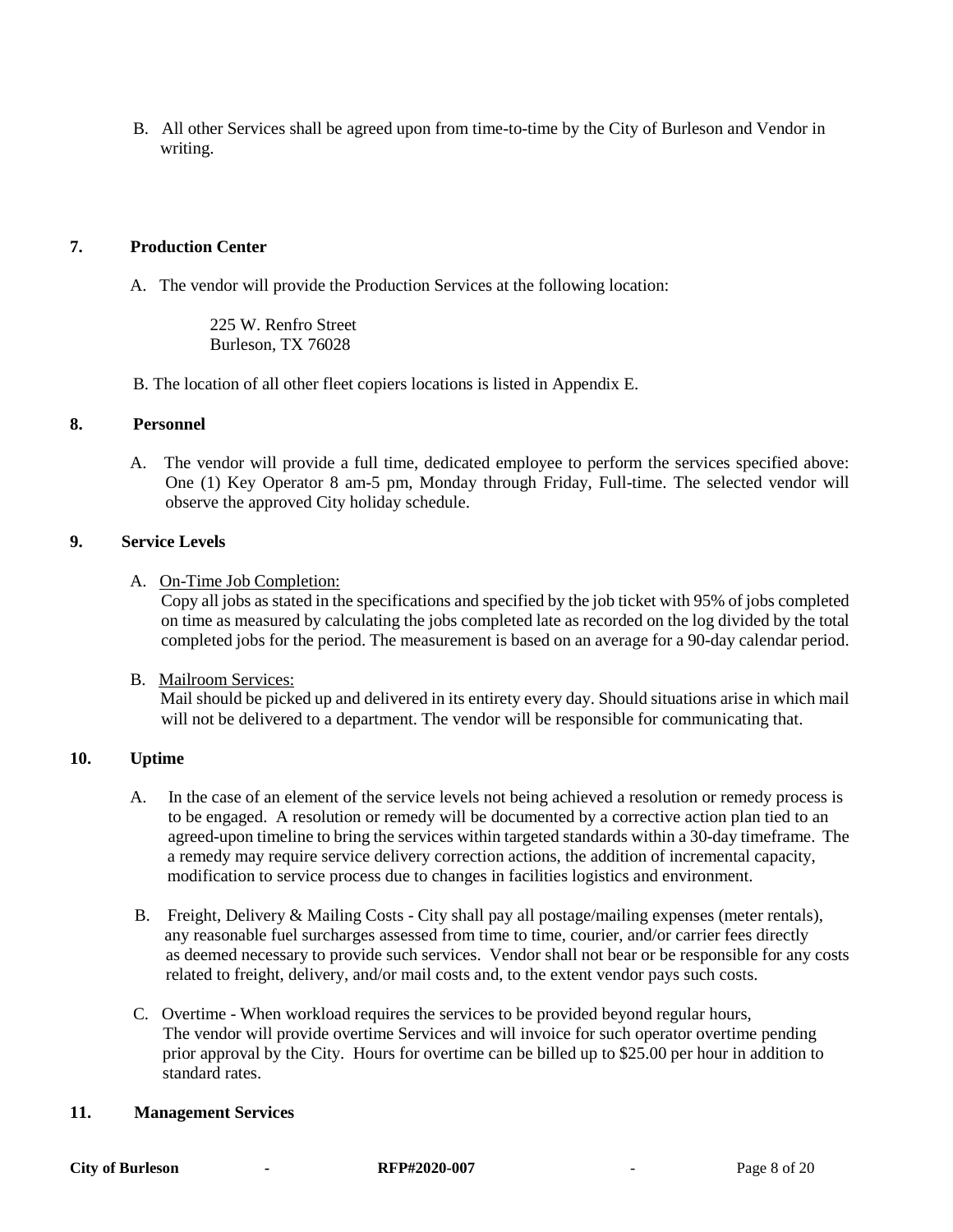A. Vendor Solutions – The existing process includes utilizing TRAC (Trend, Reporting, Analysis, and Communication). The solution is a web-based application and repository hosted by a third-party application service provider (ASP) that is designed to enable centralized monitoring, tracking, and management of the vendor equipment and Services provided under this SOW.

The city of Burleson requires similar software that enables print requests to be submitted, tracked, processed, and charged back to internal departments.

#### **12. Other Services**

- A. Support Services With the City's prior approval and at the process stated below, the Vendor will provide reprographic work that cannot be completed at City's on-site center or has not been included in the Services. All offsite reprographic work will not be counted against the Base Black and White Image amount or the Base Color Image amount listed above. The city of Burleson retains the right to arrange for the acquisition of such additional services directly with any outside supplier.
- B. Any other outsourcing services that are not included in this proposal. Please provide a list of jobs, including costs or any applicable hourly rate.
- C. Manage the stock inventory, which includes notification of reordering needs and development assistance to ensure the final stock package will process efficiently (with minimal amounts of spoilage). In addition to managing inventory and keeping supplies that keep all machines functioning, the selected contractor will be responsible for maintaining all operations of print services.

#### **13. Vendor must list outsourcing rates per page per copy rate**

- A. Vendor Personnel shall have a monthly meeting with the Purchasing Manager to provide updates of operation and provide monthly mail and print totals that show trends of production for all active units.
- B. Vendor Personnel shall provide courier service to using a City-owned vehicle. All insurance and maintenance included.
- C. The vendor will provide the City with Vendor Personnel driving records. Individuals must pass an MVR test provided by the vendor before driving a City-owned car.
- D. Vendor Personnel shall coordinate and collect all meter readings for the Vendor fleet of convenience Copiers.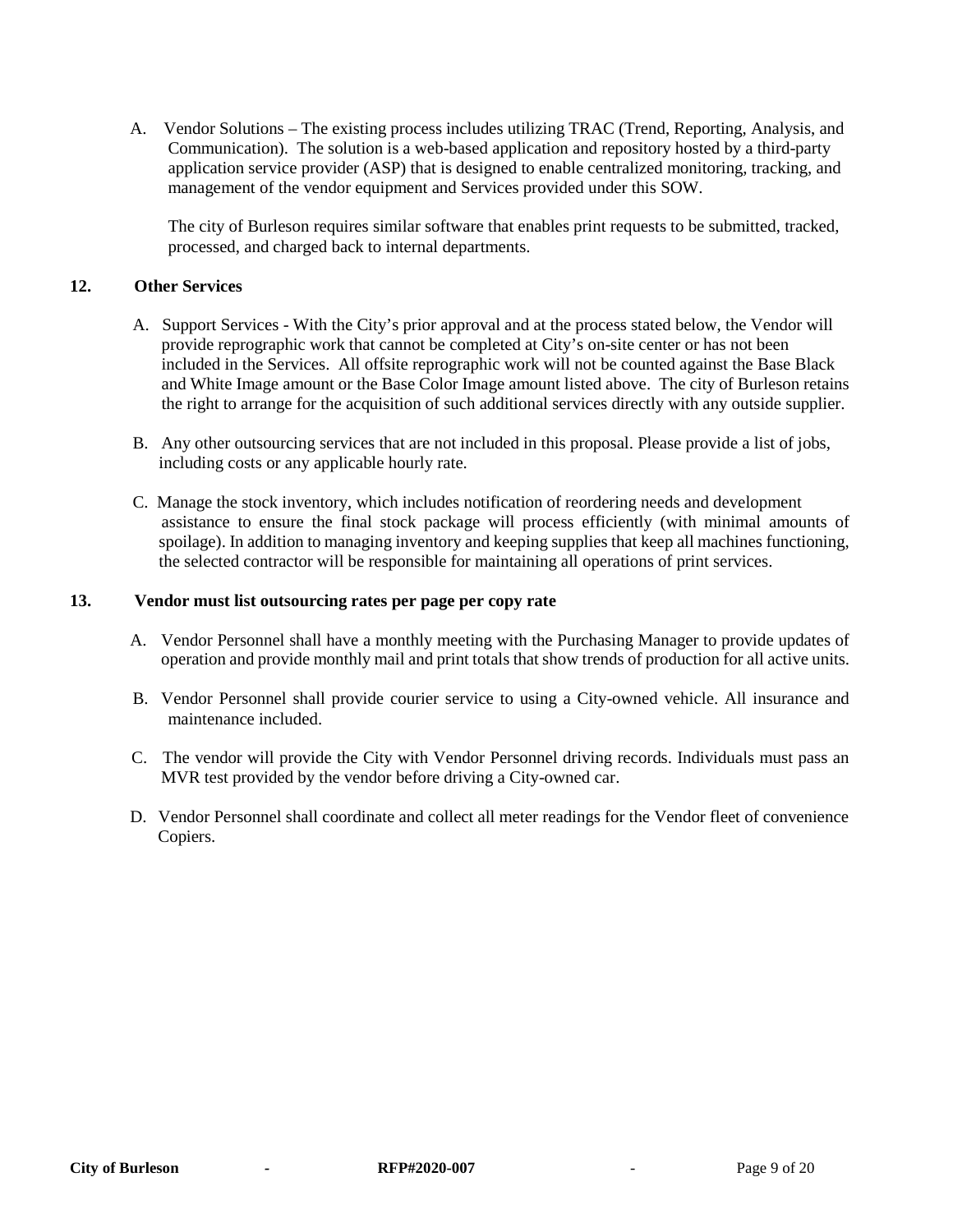## **Appendix B – Proposal**

|                                                                           | All proposals submitted to the City of Burleson shall include this page with the submitted Proposal.                                                    |  |  |  |
|---------------------------------------------------------------------------|---------------------------------------------------------------------------------------------------------------------------------------------------------|--|--|--|
| <b>RFP Number:</b>                                                        | 2020-007                                                                                                                                                |  |  |  |
| <b>Project Title:</b>                                                     | <b>Print Center Solutions</b>                                                                                                                           |  |  |  |
| <b>Submittal Deadline:</b>                                                | 3:00 P.M.(CST), August 27, 2020                                                                                                                         |  |  |  |
|                                                                           | Submit Electronically* to https://burlesontx.bonfirehub.com/login                                                                                       |  |  |  |
|                                                                           | * Requires an email account login and password.                                                                                                         |  |  |  |
|                                                                           | <b>Proposer Information:</b>                                                                                                                            |  |  |  |
| <b>Proposer's Legal Name:</b>                                             |                                                                                                                                                         |  |  |  |
| <b>Address:</b>                                                           |                                                                                                                                                         |  |  |  |
| City, State & Zip                                                         |                                                                                                                                                         |  |  |  |
| <b>Federal Employers</b>                                                  |                                                                                                                                                         |  |  |  |
| <b>Identification Number #</b>                                            |                                                                                                                                                         |  |  |  |
| <b>Phone Number:</b>                                                      | <b>Fax Number:</b>                                                                                                                                      |  |  |  |
| <b>E-Mail Address:</b>                                                    |                                                                                                                                                         |  |  |  |
|                                                                           | <b>Proposer Authorization</b><br>I, the undersigned, have the authority to execute this Proposal in its entirety as submitted and enter into a contract |  |  |  |
| on behalf of the Proposer.                                                |                                                                                                                                                         |  |  |  |
|                                                                           | Printed Name and Position of Authorized Representative: ________________________                                                                        |  |  |  |
|                                                                           |                                                                                                                                                         |  |  |  |
| Signed this _________(day) of _____________________(month), _______(year) |                                                                                                                                                         |  |  |  |
| I learned of this Request for Proposals by the following means:           |                                                                                                                                                         |  |  |  |
| City E-mail Notification<br>Newspaper Advertisement                       |                                                                                                                                                         |  |  |  |
| Cold Call to City<br><b>Burleson Website</b>                              |                                                                                                                                                         |  |  |  |
| Other<br>Mailed Me a Copy                                                 |                                                                                                                                                         |  |  |  |
| Bonfire                                                                   |                                                                                                                                                         |  |  |  |
|                                                                           |                                                                                                                                                         |  |  |  |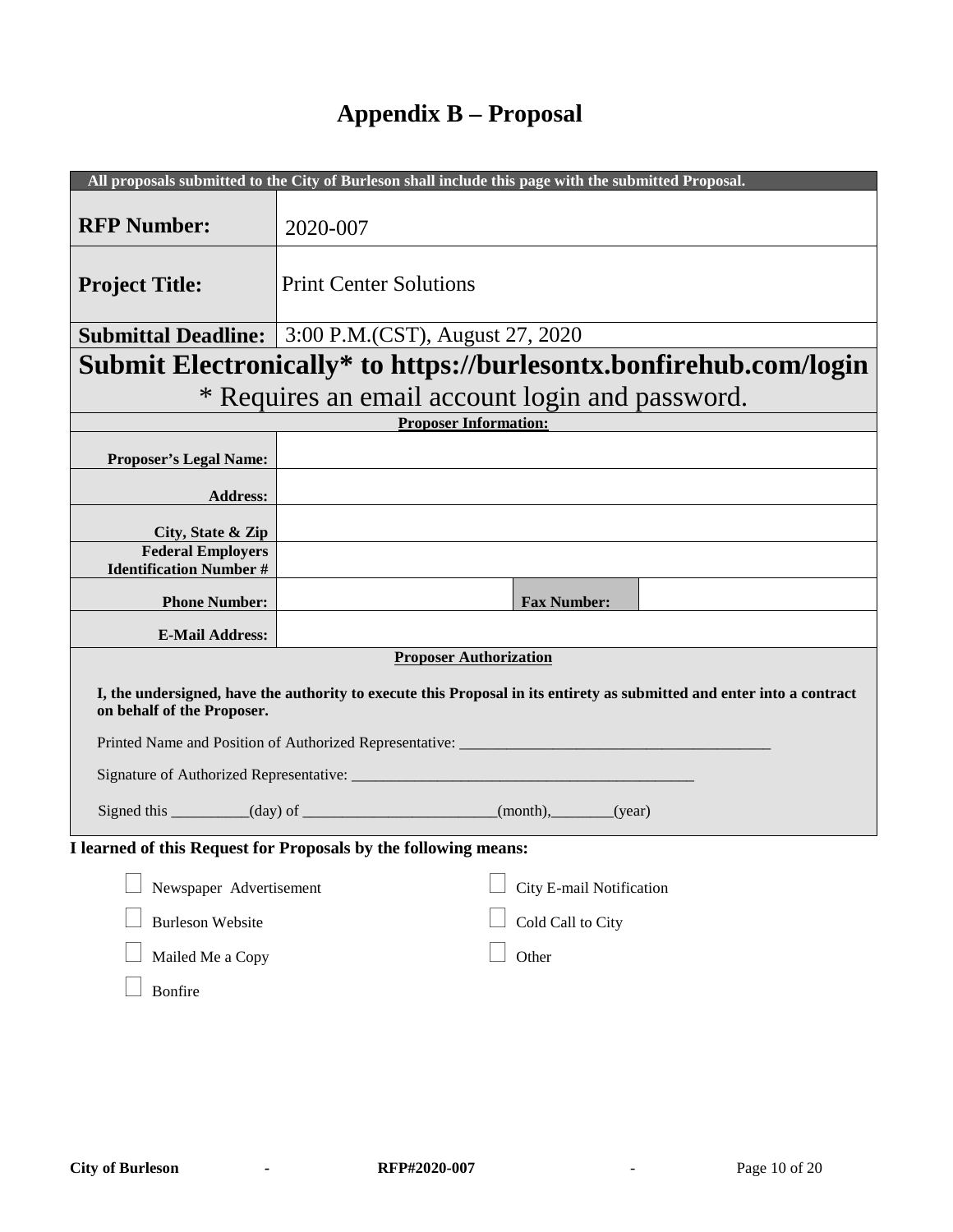#### *REQUIRED PROPOSAL INFORMATION. For A PROPOSAL TO BE CONSIDERED COMPLETE, AND TO BE EVALUATED FOR A CONTRACT AWARD BY THE CITY, PROPOSER MUST SUBMIT ALL OF THE FOLLOWING INFORMATION*:

#### **1. Proposed Products and/or Services**

- A. Proposers should utilize this section to describe the technical aspects, capabilities, features, and options of the product and/or service proposed under the required Scope of Services as identified in Appendix A. Promotional literature, brochures, or other technical information may be used.
- B. Proposers should also include in this section a detailed description of what additional hardware and/or software, if any, would be required by the City to fully utilize the goods and/or services proposed.
- C. Each Proposer shall submit a complete copy of any warranties or guarantees provided by the manufacturer or Proposer with the Proposal submitted.
- D. The proposer must provide a project schedule noting all projected completion dates for segments of the Project, from start-up to completion, and all delivery dates for goods covered by the RFP. The Proposal must show the number of days required to deliver and install the product or equipment after the receipt of the City's Purchase Order.

#### **2. Cost of Proposed Products and/or Services**

- A. Pricing shall reflect the full Scope of Services inclusive of all associated costs for delivery, labor, insurance, taxes, overhead, and profit.
- B. The city will be charged for black & white and color images monthly:

#### **Convenience Copies**

- Black & White \$0.00
- $\bullet$  Color \$0.00
- Based on annual average of 1,000,000 copies

#### **Copy Center**

- Black & White \$0.00
- $\bullet$  Color \$0.00
- Based on annual average of 300,000 copies

Monthly fee for Managed Services

Monthly Maintenance for all 21 Units

Monthly Total \*Add Convenience & Copy Center totals based on average, managed services and maintenance total.

#### **3. Term of Contract and Option to Extend**

A. Any contract resulting from this RFP shall be effective **for twelve months from the date of the**  award. The city anticipates that the contract shall be renewed under the availability of funds and at the discretion of the City. The following clauses shall be included in the contract.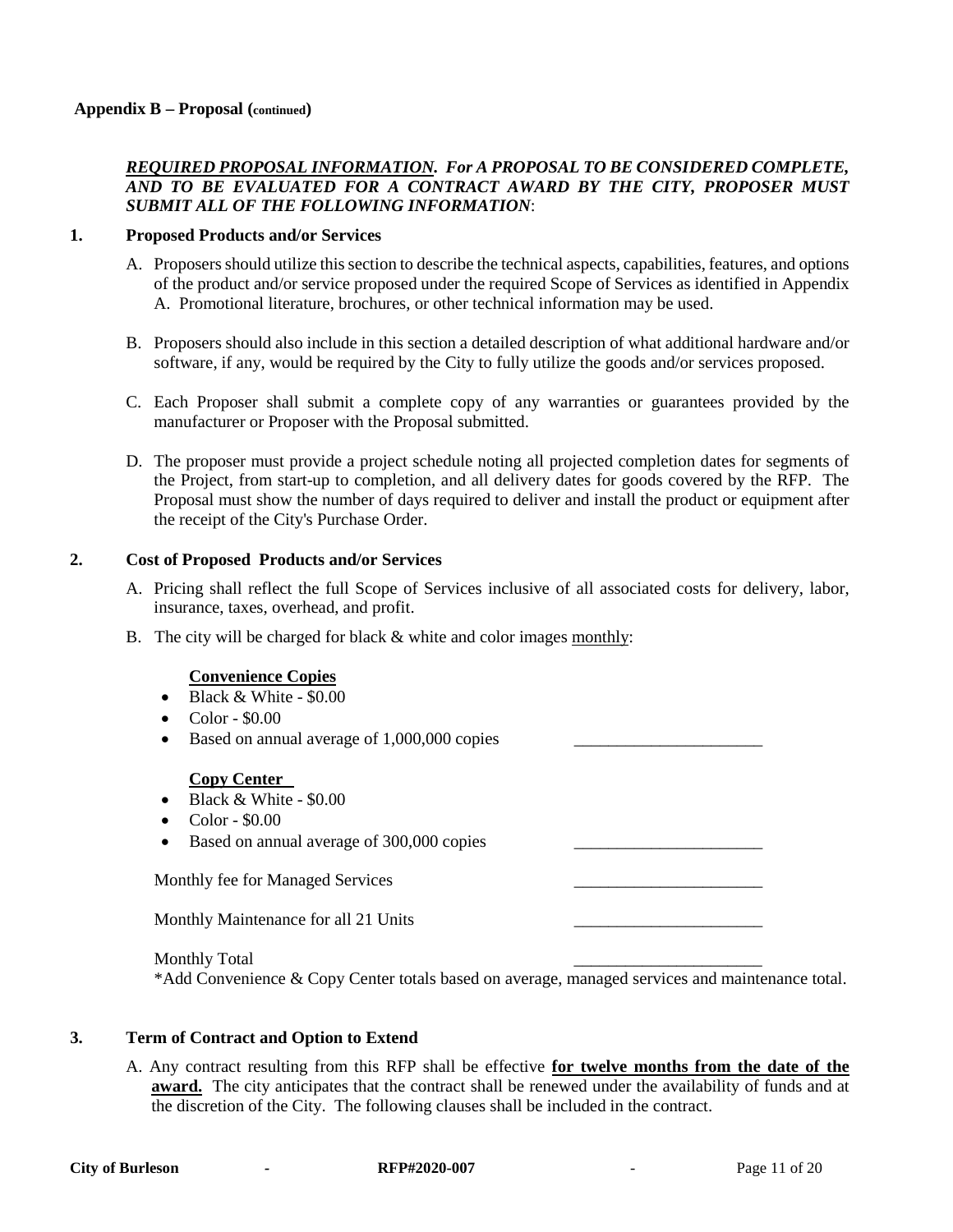- B.It is agreed that City will have the option to extend the contract for up to four (4) additional years, in one-year intervals. To exercise this option, the City shall serve notice 30 days before contract termination or to the end of any one-year extension. The Option to Extend will not be considered if funding is unavailable or if the contractor's past performance is not within the industry standard.
- C.Should market conditions prevail which dictate an increase, the successful contractor may submit documentation requesting permission to increase pricing no later than 30 days after receiving notice from the City of its intent to extend the agreement. Escalation may only occur at the time of renewal and only upon securing the approval of the City in writing. Requests for price adjustments must be sole to accommodate an increase in the contractor's cost, not profits.
- D. Vendors shall show in this quote their anticipated percent of escalation if/when the option to extend is exercised. The percent quoted will be a maximum. Also, the percentage proposed will be a factor in determining the best value to the City. It is the average price throughout the contract that will be the price factor considered in the evaluation of this quote. Quotes in which negative or no escalation is shown will be considered as 0% escalation.
- E. If approved by the City, the Contractor shall modify the rates charged by the Contractor to reflect any changes shown in the comparative statement delivered to the City.

#### **4. Proposer's Experience / Staff**

 $\overline{\phantom{a}}$ 

- A. Identify all members of the Proposer's team (including both team members and management) who will be providing any services proposed and include information which details their experience.
- B. If an assigned staff person must be removed or replaced for any reason, the replacement person must be approved by the City before joining the project.
- C. State the number of years the Proposer's business has been established and operating. If Proposer's business has changed names or if the principals operating the business operate any similar businesses under different names, or have operated any other businesses or changed the legal status or form of the business within the last five (5) years, all names, of predecessor business names, affiliated entities, and previous business entities operated by the principals, if different than the present, must be provided;

State the number of years' experience the business has: \_\_\_\_\_; and the number of employees:

D. All Proposals must include detailed information that details the Proposer's experience and expertise in providing the requested services that demonstrate the Proposer's ability to logically plan and complete the requested project.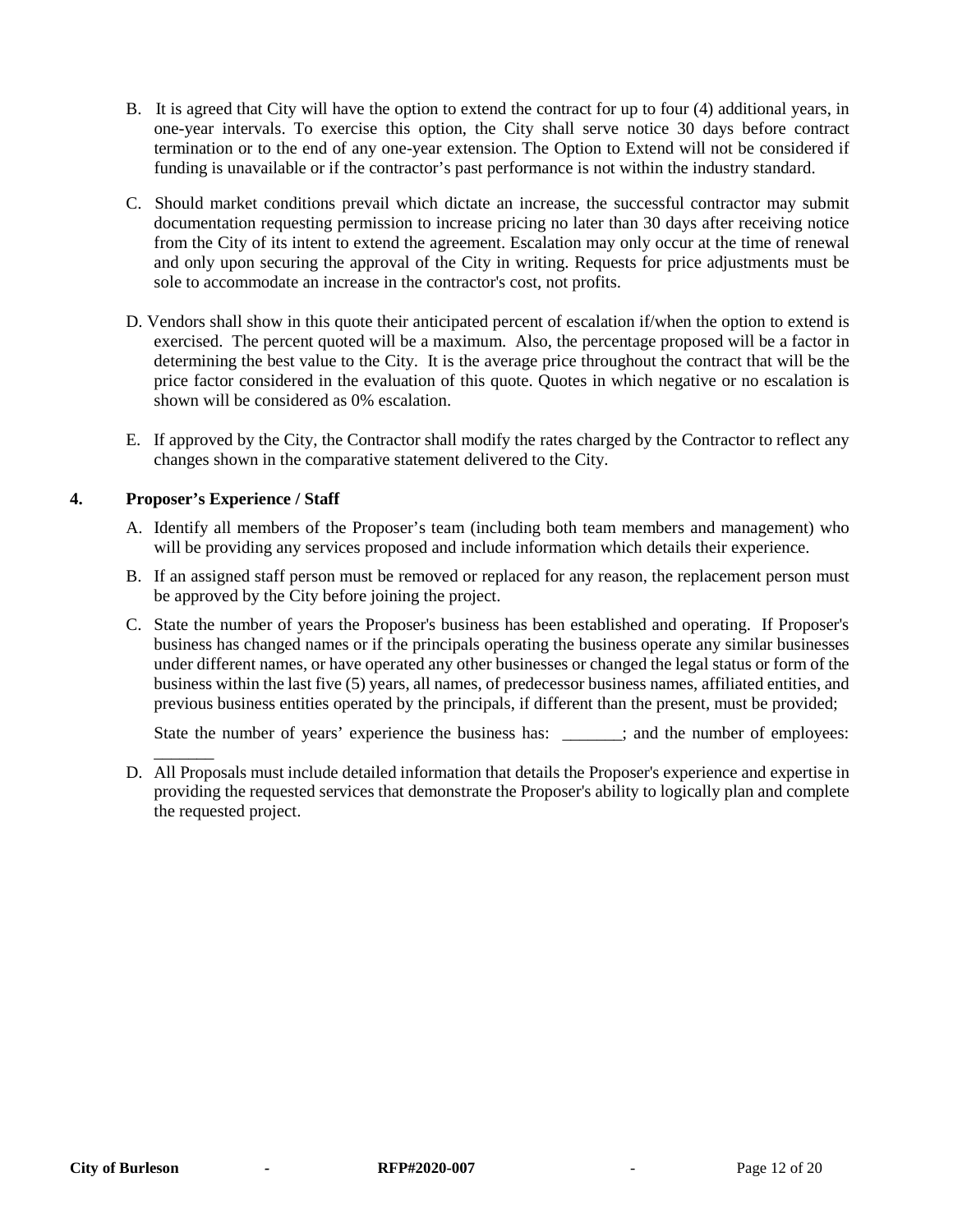#### **5. References**

Proposer shall provide four (4) references where Proposer has performed similar to or the same types of services as described herein.

Reference #1:

| Client / Company Name:           |                       |
|----------------------------------|-----------------------|
| <b>Contact Name:</b>             | <b>Contact Title:</b> |
|                                  |                       |
| Phone:                           | Email:                |
| Date and Scope of Work Provided: |                       |
|                                  |                       |
|                                  |                       |

### Reference #2:

| Client / Company Name:           |                       |  |  |  |
|----------------------------------|-----------------------|--|--|--|
| <b>Contact Name:</b>             | <b>Contact Title:</b> |  |  |  |
|                                  |                       |  |  |  |
| Phone:                           | Email:                |  |  |  |
| Date and Scope of Work Provided: |                       |  |  |  |
|                                  |                       |  |  |  |
|                                  |                       |  |  |  |

#### Reference #3:

| <b>Contact Title:</b> |
|-----------------------|
|                       |
| Email:                |
|                       |
|                       |

### Reference #4:

| Client / Company Name:           |                       |
|----------------------------------|-----------------------|
| <b>Contact Name:</b>             | <b>Contact Title:</b> |
| Phone:                           | Email:                |
| Date and Scope of Work Provided: |                       |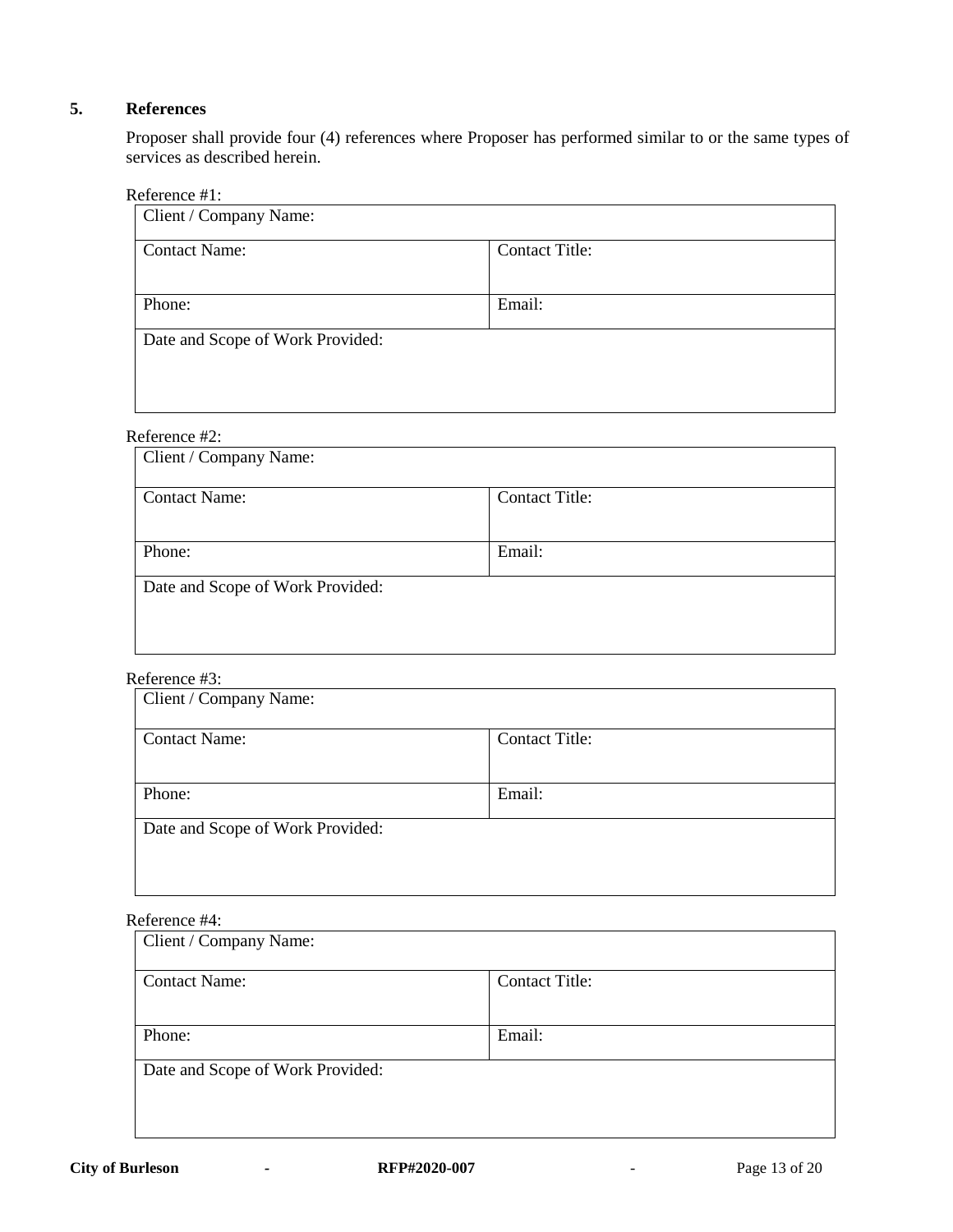#### **6. Federal, State and/or Local Identification Information**

- A. Centralized Master Bidders List registration number:
- B. Prime contractor HUB / MWBE registration number: \_\_\_\_\_\_\_\_\_\_\_\_\_\_\_\_\_\_\_\_\_\_\_\_\_\_\_\_\_
- C. An individual Proposer acting as a sole proprietor must also enter the Proposer's Social Security Number: #\_\_\_\_\_\_\_\_\_\_\_\_\_\_\_\_\_\_\_\_\_\_\_\_\_\_\_\_\_\_\_\_\_\_\_.

#### **7. Cooperative Governmental Purchasing Notice**

A. Other governmental entities maintaining interlocal agreements with the City, may desire but are not obligated, to purchase goods and services defined in this RFP from the successful Bidder. All purchases by governmental entities, other than the City, will be billed directly to and paid by that governmental entity. The City will not be responsible for another governmental entity's debts. Each governmental entity will place their orders with the successful Bidder and be responsible for ensuring full compliance with the RFP specifications. Before other governmental entities placing orders, the City will notify the successful Bidder of their intent.

 Please indicate below if you will permit other governmental entities to purchase from your agreement with the City.

### **[ ] Yes, Others can purchase [ ] No, Only the City can purchase**

#### **J.** *CONTRACT TERMS AND CONDITIONS. EXCEPT WHERE PROPOSER MAKES SPECIFIC EXCEPTION IN THE SUBMITTED PROPOSAL, ANY CONTRACT RESULTING FROM THIS RFP WILL CONTAIN THE FOLLOWING TERMS AND CONDITIONS, WHICH PROPOSER HEREBY ACKNOWLEDGES, AND TO WHICH PROPOSER AGREES BY SUBMITTING A PROPOSAL*:

#### **1. Delivery of Products and/or Services**

- A. Unless otherwise specified in the Scope of Services or otherwise agreed to in writing by the City, payment terms for the City are Net 30 days upon receipt of the invoice.
- B. All products furnished under this contract shall be warranted to be merchantable and good quality and fit for the purposes intended as described in this Proposal, to the satisfaction of City and under the specifications, terms, and conditions of the Scope of Services, and all services performed shall be warranted to be of good and workmanlike quality, in addition to, and not in place of, any other express written warranties provided.
- C. If Proposer fails to deliver acceptable goods or services within the timeframes established in the Project Schedule, the City shall be authorized to purchase the goods or services from another source and assess any increase in costs to the defaulting Proposer, who agrees to pay such costs within ten days of invoice.
- D. For goods to be provided by Proposers hereunder if any, the title and risk of loss of the goods shall not pass to City until City receives, takes possession, and accepts the goods and the installation of such goods has tested the system and determined that it is in good and acceptable working order.

#### **2. Miscellaneous**

A. Proposer agrees that Proposer and Proposer's employees and agents have no employer-employee relationship with City. Proposer agrees that if Proposer is selected and awarded a contract, City shall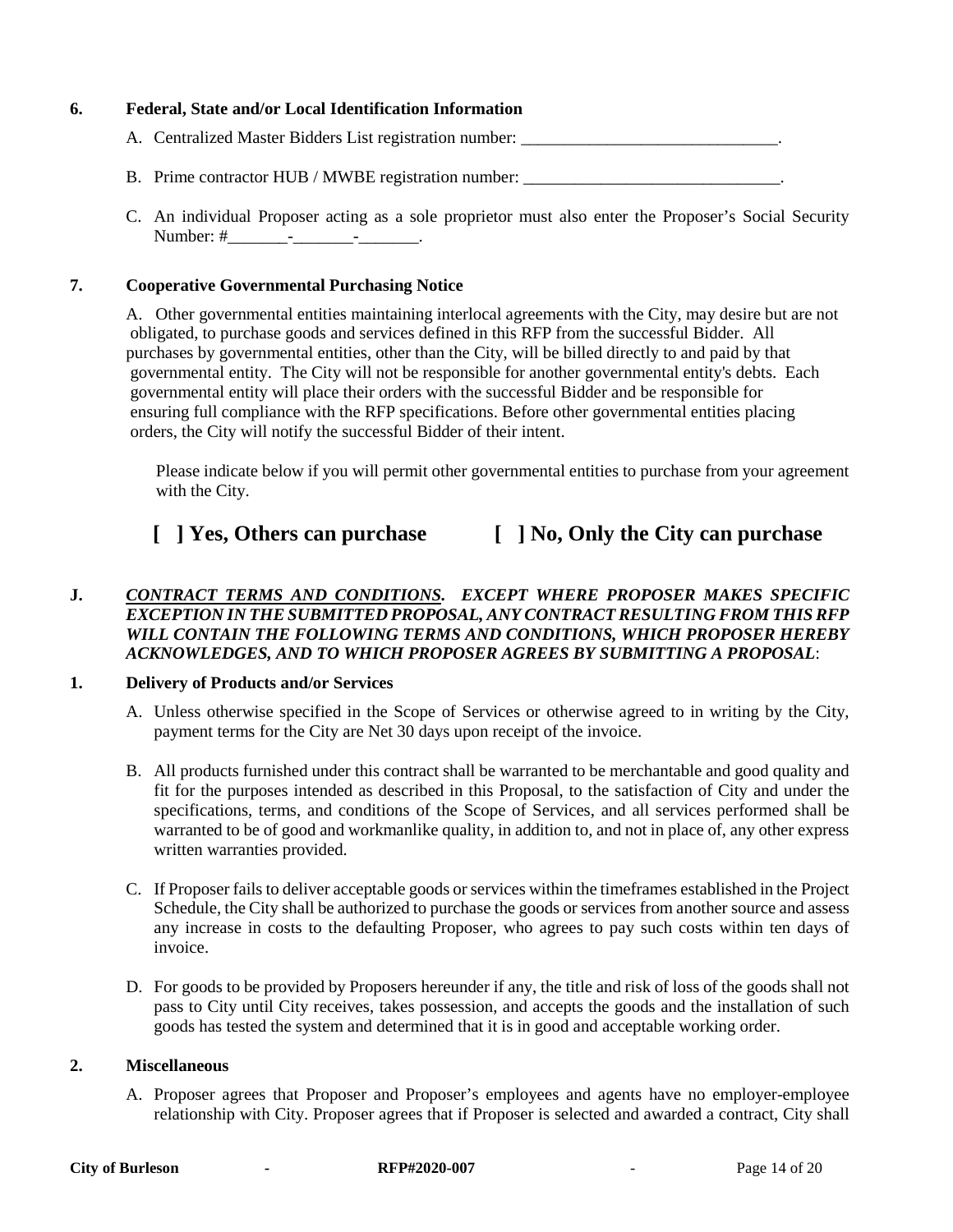not be responsible for the Federal Insurance Contribution Act (FICA) payments, Federal or State unemployment taxes, income tax withholding, Workers Compensation Insurance payments, or any other insurance payments, nor will City furnish any medical or retirement benefits or any paid vacation or sick leave.

- B. The rights and duties awarded the successful Proposer shall not be assigned to another without the written consent of the Purchasing Manager. Such consent shall not relieve the assigner of liability in the event of default by the assignee.
- C. Proposer shall indemnify and save harmless the City against any liens and encumbrances for all labor, goods, and services which may be provided to the City by Proposer or Proposer's vendor(s), and if the City requests, a proper release of all liens or satisfactory evidence of freedom from liens shall be delivered to the City.
- D. Proposer certifies that no bribes in the form of entertainment, gifts, or otherwise, were offered or given by the successful Proposer, or its agent or representative, to any City officer, employee or elected representative, concerning this RFP or any contract with the City, and that if any such bribe is found to have been made this shall be grounds for voiding of the contract.
- E. Proposer certifies that it has not received compensation from the City to participate in preparing the specifications or RFP on which the Proposal is based and acknowledges that this contract may be terminated and/or payment withheld if this certification is inaccurate.
- F. The proposer certifies that he holds all licenses required by the State of Texas for a provider of the goods and/or services described by the Scope of Services herein.
- G. The person signing on behalf of Proposer certifies that the signer has the authority to submit the Proposal on behalf of the Proposer and to bind the Proposer to any resulting contract.
- H. Proposer agrees that the contract will be subject to, and Proposer will strictly comply with, all applicable federal, state, and local laws, ordinances, rules, and regulations.
- I. Proposer agrees per HB 89 vendor shall not boycott Israel at any time while providing products or services to the City of Burleson.

### **[ ] Yes, we agree [ ] No, we do not agree [ ] N/A**

J. Proposer agrees per SB 252 vendor shall not do business with Iran, Sudan, or a foreign terrorist organization while providing products or services to the City of Burleson.

### **[ ] Yes, we agree [ ] No, we do not agree**

#### **3. Financial Responsibility Provisions**

- A. The Proposer, consistent with its status as an independent contractor, shall carry, and shall require any of its subcontractors to carry, at least the following insurance in such form, with such companies, and in such amounts (unless otherwise specified) as City may require:
	- 1. Worker's Compensation and Employer's Liability insurance, including All States Endorsement, to the extent required by federal law and complying with the laws of the State of Texas;
	- 2. Commercial General Liability insurance, including Blanket Contractual Liability, Broad Form Property Damage, Personal Injury, Completed Operations/Products Liability, Premises Liability, Medical Payments, Interest of Employees as additional insureds, and Broad Form General Liability Endorsements, for at least One Million Dollars (\$1,000,000) Combined Single Limit Bodily Injury and Property Damage on an occurrence basis;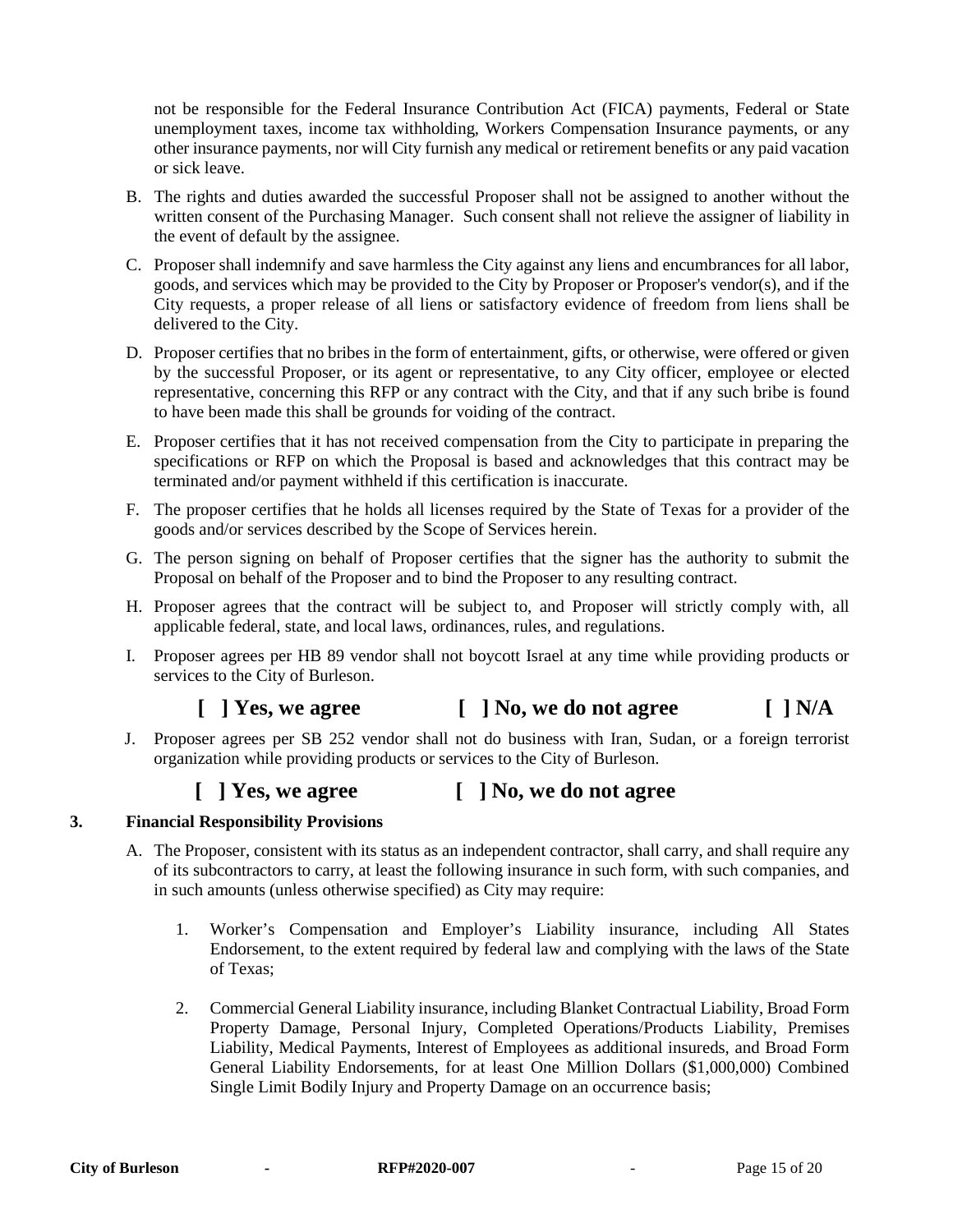- 3. Comprehensive Automobile Liability insurance covering all owned, non-owned or hired automobiles to be used by the Contractor, with coverage for at least One Million Dollars (\$1,000,000) Combined Single Limit Bodily Injury and Property Damage.
- B. **Proposer agrees to defend, indemnify and hold harmless the City, all of its officers, Council members, agents and employees from and against all claims, actions, suits, demands, proceedings, costs, damages, and liabilities, including reasonable attorneys' fees, court costs, and related expenses, arising out of, connected with, or resulting from any acts or omissions of Proposer or any agent, employee, subcontractor, or supplier of Proposer in the execution or performance of this contract without regard to whether such persons are under the direction of City agents or employees.**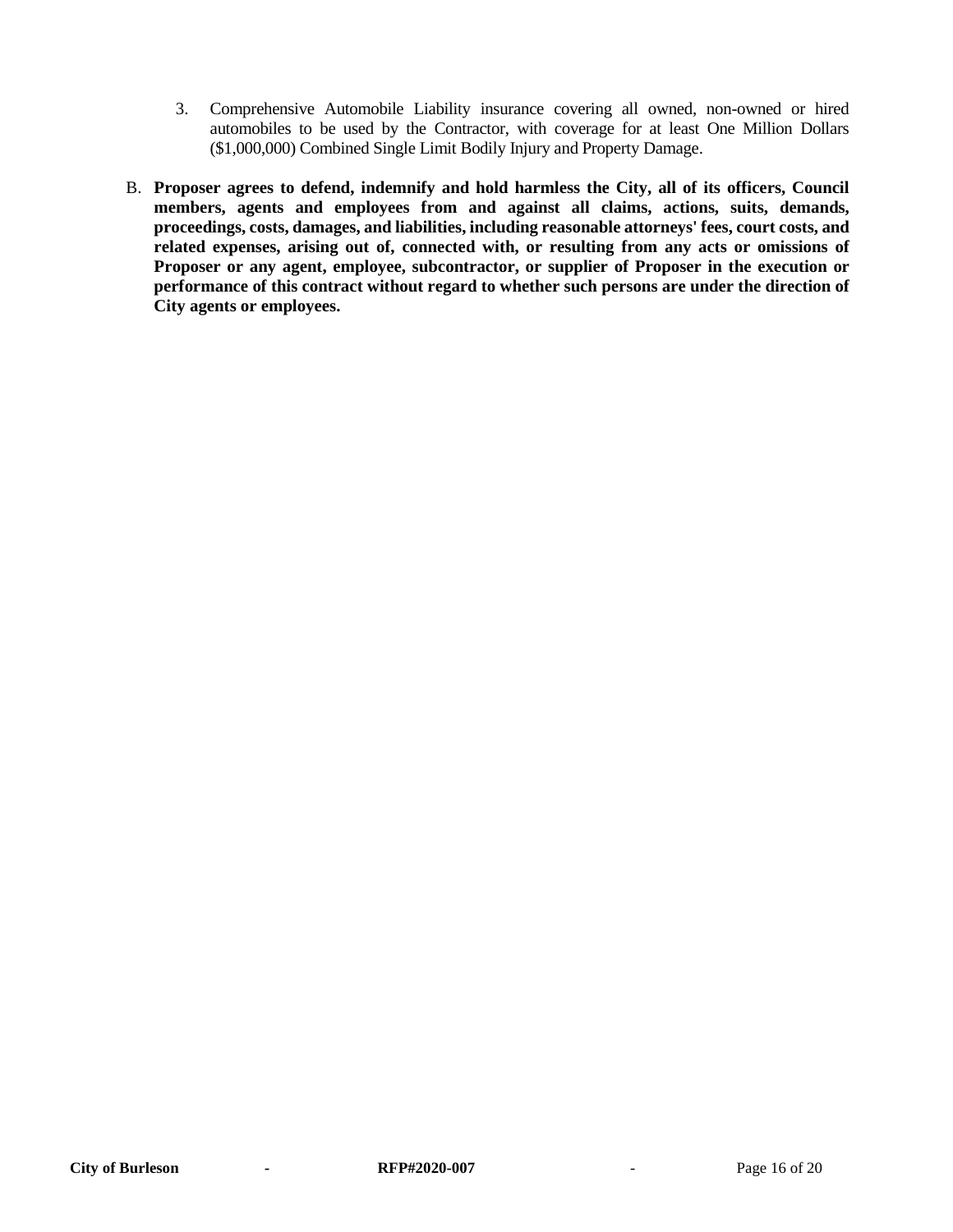### **Appendix C – Form CIQ**

#### **INFORMATION REGARDING VENDOR CONFLICT OF INTEREST QUESTIONNAIRE**

**WHO:** The following persons must file a Conflict of Interest Questionnaire with the City if the person has an employment or business relationship with an officer of the City that results in taxable income exceeding \$2,500 during the preceding twelve-month period, or an officer or a member of the officer's family has accepted gifts with an aggregate value of more than \$250 during the previous twelve-month period and the person engages in any of the following actions:

- A. contracts or seeks to contract for the sale or purchase of property, goods or services with the City, including any of the following:
	- 1. written and implied contracts, utility purchases, purchase orders, credit card purchases and any purchase of goods and services by the City;
	- 2. contracts for the purchase or sale of real property, personal property including an auction of property;
	- 3. tax abatement and economic development agreements;
- B. submits a bid to sell goods or services, or responds to a request for proposal for services;
- C. enters into negotiations with the City for a contract; or
- D. applies for a tax abatement and/or economic development incentive that will result in a contract with the City.

**EXCLUSIONS:** A questionnaire statement need not be filed if the money paid to a local government official was a political contribution, a gift to a member of the officer's family from a family member; a contract or purchase of less than \$2,500 or a transaction at a price and subject to terms available to the public; a payment for food, lodging, transportation or entertainment; or a transaction subject to rate or fee regulation by a governmental entity or agency.

**WHAT:** A person or business that contracts with the City or who seeks to contract with the City must file a "Conflict of Interest Questionnaire" (FORM CIQ) which is available online at [www.ethics.state.tx.us](http://www.ethics.state.tx.us/) and a copy of which is attached to this guideline. The form contains mandatory disclosures regarding "employment or business relationships" with a municipal officer. Officials may be asked to clarify or interpret various portions of the questionnaire.

**WHEN:** The person or business must file:

- A. the questionnaire –no later than seven days after the date the person or business begins contract discussions or negotiations with the municipality or submits an application, responds to a request for proposals or bids, correspondence, or other writing-related to a potential contract or agreement with the City; and
- B. an updated questionnaire within seven days after the date of an event that would make a filed questionnaire incomplete or inaccurate.

It does not matter if the submittal of a bid or proposal results in a contract. The statute requires a vendor to file a FORM CQI at the time a proposal is submitted or negotiations commence.

- **WHERE:** The vendor or potential vendor must mail or deliver a completed questionnaire to the Finance Department. *The Finance Department is required by law to post the statements on the City's website.*
- **ENFORCEMENT:** Failure to file a questionnaire is a Class C misdemeanor punishable by a fine not to exceed \$500. It is an exception to prosecution that the person files a FORM CIQ not later than seven business days after the person received notice of a violation.
- **NOTE:** The City does not have a duty to ensure that a person files a Conflict of Interest Questionnaire.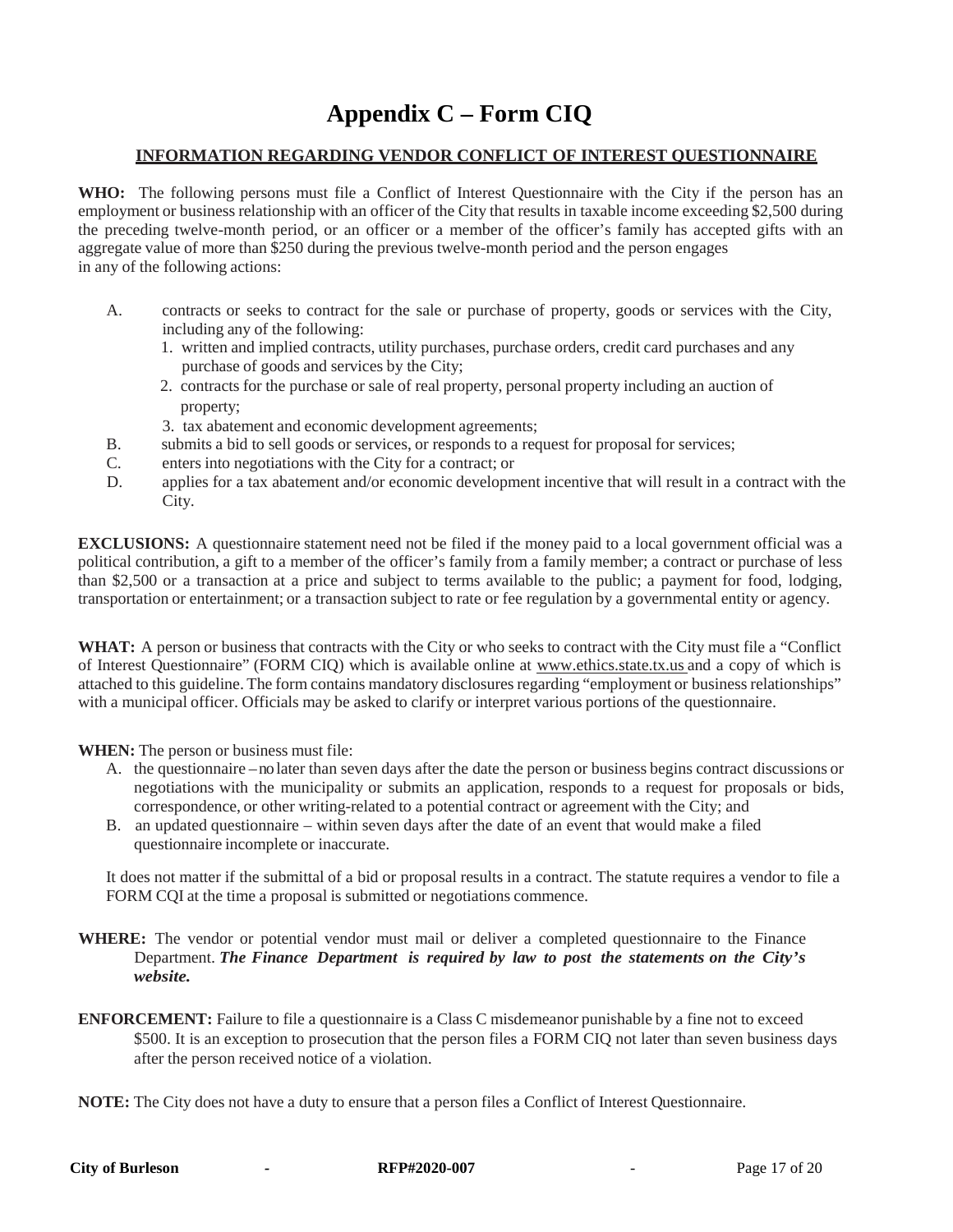| <b>CONFLICT OF INTEREST QUESTIONNAIRE</b><br>For vendor or other person doing business with local governmental entity                                                                                                                                                                  | <b>FORM CIQ</b>    |  |  |  |
|----------------------------------------------------------------------------------------------------------------------------------------------------------------------------------------------------------------------------------------------------------------------------------------|--------------------|--|--|--|
| This questionnaire reflects changes made to the law by H.B. 1491, 80th Leg., Regular Session.                                                                                                                                                                                          | OFFICE USE ONLY    |  |  |  |
| This questionnaire is being filed in accordance with Chapter 176, Local Government Code<br>by a person who has a business relationship as defined by Section 176.001(1-a) with a local<br>governmental entity and the person meets requirements under Section 176.006(a).              | Date Received      |  |  |  |
| By law this questionnaire must be filed with the records administrator of the local governmental<br>entity not later than the 7th business day after the date the person becomes aware of facts<br>that require the statement to be filed. See Section 176.006, Local Government Code. |                    |  |  |  |
| A person commits an offense if the person knowingly violates Section 176.006, Local<br>Government Code, An offense under this section is a Class C misdemeanor.                                                                                                                        |                    |  |  |  |
| 1  <br>Name of person who has a business relationship with local governmental entity.                                                                                                                                                                                                  |                    |  |  |  |
| $\overline{\mathbf{2}}$<br>Check this box if you are filing an update to a previously filed questionnaire.                                                                                                                                                                             |                    |  |  |  |
| (The law requires that you file an updated completed questionnaire with the appropriate filing authority not<br>later than the 7th business day after the date the originally filed questionnaire becomes incomplete or inaccurate.)                                                   |                    |  |  |  |
| $\mathbf{3}$<br>Name of local government officer with whom filer has employment or business relationship.                                                                                                                                                                              |                    |  |  |  |
| Name of Officer                                                                                                                                                                                                                                                                        |                    |  |  |  |
| This section (item 3 including subparts A, B, C & D) must be completed for each officer with whom the filer has an<br>employment or other business relationship as defined by Section 176.001(1-a), Local Government Code. Attach additional<br>pages to this Form CIQ as necessary.   |                    |  |  |  |
| A. Is the local government officer named in this section receiving or likely to receive taxable income, other than investment<br>income, from the filer of the questionnaire?                                                                                                          |                    |  |  |  |
| <b>No</b><br>Yes                                                                                                                                                                                                                                                                       |                    |  |  |  |
| B. Is the filer of the questionnaire receiving or likely to receive taxable income, other than investment income, from or at the<br>direction of the local government officer named in this section AND the taxable income is not received from the local<br>governmental entity?      |                    |  |  |  |
| No<br>Yes                                                                                                                                                                                                                                                                              |                    |  |  |  |
| C. Is the filer of this questionnaire employed by a corporation or other business entity with respect to which the local<br>government officer serves as an officer or director, or holds an ownership of 10 percent or more?                                                          |                    |  |  |  |
| Yes<br>No                                                                                                                                                                                                                                                                              |                    |  |  |  |
| D. Describe each employment or business relationship with the local government officer named in this section.                                                                                                                                                                          |                    |  |  |  |
|                                                                                                                                                                                                                                                                                        |                    |  |  |  |
| 4                                                                                                                                                                                                                                                                                      |                    |  |  |  |
| Signature of person doing business with the governmental entity                                                                                                                                                                                                                        | Date               |  |  |  |
|                                                                                                                                                                                                                                                                                        | Adopted 06/29/2007 |  |  |  |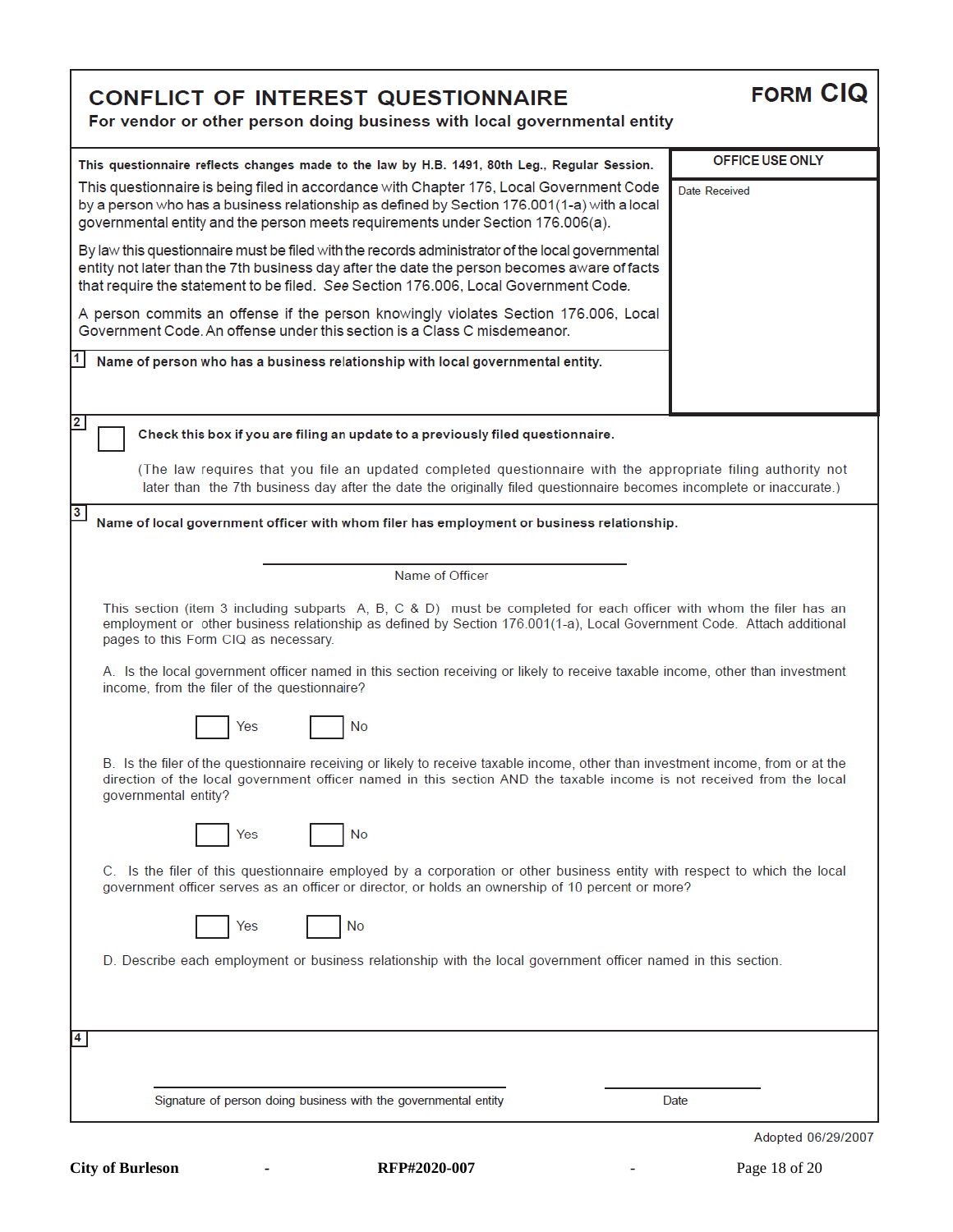### **Appendix D – No Intent to Submit Form**

**If your firm has chosen not to submit a proposal for this procurement, please complete this form and submit to:**

City of Burleson Purchasing Division 141 West Renfro Burleson, Texas 76028

#### **Please check all items that apply:**

| Do not sell the item(s) required                                  | Cannot provide Insurance required                 |
|-------------------------------------------------------------------|---------------------------------------------------|
| Cannot be competitive                                             | Cannot provide Bonding required                   |
| Cannot meet specifications highlighted in the attached<br>request | Cannot comply with Indemnification<br>requirement |
| Job too large                                                     | Job too small                                     |
| Do not wish to do business with the City of Burleson              | Other:                                            |
| Cannot submit electronically                                      |                                                   |
|                                                                   |                                                   |
|                                                                   |                                                   |
| $\text{Telephone: } (\_\_\_\_\_\_\_\_\_\_\$                       | Fax: (                                            |